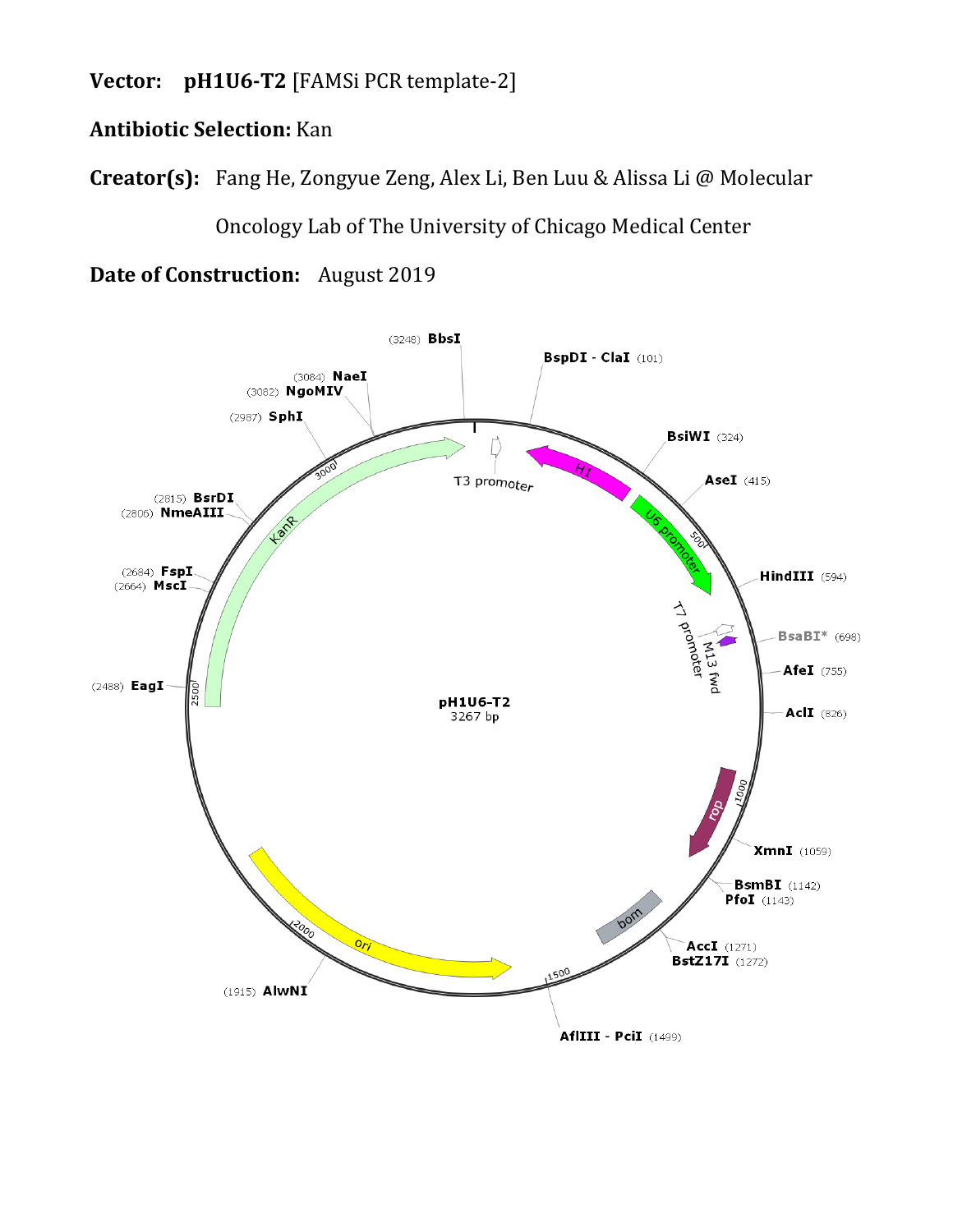## pH1U6-T2 (Template-2) Full-length Sequence

GGAAACAGCTATGACCATGATTACGCCAAGCTCGAAATTAACCCTCACTAAAGGGAACAAAAGCTGGTACGAGGA CAGGCTGGAGCCATGGCTGGTGACatcqattttttGTCTCATACAGAACTTATAAGATTCCCAAATCCAAAGACA TTTCACGTTTATGGTGATTTCCCAGAACACATAGCGACATGCAAATATTGCAGGGCGCCACTCCCCTGTCCCTCA CAGCCATCTTCCTGCCAGGGCGCACGCGCGCTGGGTGTTCCCGCCTAGTGACACTGGGCCCGCGATTCCTTGGAG CGGGTTGATGACGTCAGCGTTCGCGTACGAAGGTCGGGCAGGAAGAGGGCCTATTTCCCATGATTCCTTCATATT ATACGTGACGTAGAAAGTAATAATTTCTTGGGTAGTTTGCAGTTTTAAAATTATGTTTTAAAATGGACTATCATA TGCTTACCGTAACTTGAAAGTATTTCGATTTCTTGGCTTTATATATCTTGTGGAAAGGACGAAaaaaaAAGCTTG CCTAATCGGACGAAAAAATGACCATGATTACGCCAAGCTCCAATTCGCCCTATAGTGAGTCGTATTACAATTCAC TGGCCGTCGTTTTACCCGGATCTGCATCGCAGGATGCTGCTGGCTACCCTGTGGAACACCTACATCTGTATTAAC GAAGCGCTGGCATTGACCCTGAGTGATTTTTCTCTGGTCCCGCCGCATCCATACCGCCAGTTGTTTACCCTCACA ACGTTCCAGTAACCGGGCATGTTCATCATCAGTAACCCGTATCGTGAGCATCCTCTCTCGTTTCATCGGTATCAT TACCCCCATGAACAGAAATCCCCCTTACACGGAGGCATCAGTGACCAAACAGGAAAAAACCGCCCTTAACATGGC CCGCTTTATCAGAAGCCAGACATTAACGCTTCTGGAGAAACTCAACGAGCTGGACGCGGATGAACAGGCAGACAT CTGTGAATCGCTTCACGACCACGCTGATGAGCTTTACCGCAGCTGCCTCGCGCGTTTCGGTGATGACGGTGAAAA CCTCTGACACATGCAGCTCCCGGAGACGGTCACAGCTTGTCTGTAAGCGGATGCCGGGAGCAGACAAGCCCGTCA GGGCGCGTCAGCGGGTGTTGGCGGGTGTCGGGGCGCAGCCATGACCCAGTCACGTAGCGATAGCGGAGTGTATAC TGGCTTAACTATGCGGCATCAGAGCAGATTGTACTGAGAGTGCACCATATGCGGTGTGAAATACCGCACAGATGC CGGCGAGCGGTATCAGCTCACTCAAAGGCGGTAATACGGTTATCCACAGAATCAGGGGATAACGCAGGAAAGAAC ATGTGAGCAAAAGGCCAGCAAAAGGCCAGGAACCGTAAAAAGGCCGCGTTGCTGGCGTTTTTCCATAGGCTCCGC CCCCCTGACGAGCATCACAAAAATCGACGCTCAAGTCAGGGTGGCGAAACCCGACAGGACTATAAAGATACCAG GCGTTTCCCCCTGGAAGCTCCCTCGTGCGCTCTCCTGTTCCGACCCTGCCGCTTACCGGATACCTGTCCGCCTTT CTCCCTTCGGGAAGCGTGGCGCTTTCTCATAGCTCACGCTGTAGGTATCTCAGTTCGGTGTAGGTCGTTCGCTCC AAGCTGGGCTGTGTGCACGAACCCCCCGTTCAGCCCGACCGCTGCGCCTTATCCGGTAACTATCGTCTTGAGTCC AACCCGGTAAGACACGACTTATCGCCACTGGCAGCAGCCACTGGTAACAGGATTAGCAGAGCGAGGTATGTAGGC GGTGCTACAGAGTTCTTGAAGTGGTGGCCTAACTACGGCTACACTAGAAGGACAGTATTTGGTATCTGCGCTCTG TTTTTTGTTTGCAAGCAGCAGATTACGCGCAGAAAAAAAGGATCTCAAGAAGATCCTTTGATCTTTTCTACGGGG TCTGACGCTCAGTGGAACGAAAACTCACGTTAAGGGATTTTGGTCATGAGATTATCAAAAAGGATCTTCACCTAG ATCCTTTTAAATTAAAAATGAAGTTTTAAATCAATCTAAAGTATATGAGTAAACTTGGTCTGACAGTTACCAA TGCTTAATCAGTGAGGCACCTATCTCAGCGATCTGTCTATTTCGTTCATCCATAGTTGCCTGACTCCCCGTCATT CAAATATGTATCCGCTCATGAGACAATAACCCTGATAAATGCTTCAATAATATATGATTGAACAAGATGGATTGC ACGCAGGTTCTCCGGCCGCTTGGGTGGAGAGGCTATTCGGCTATGACTGGGCACAACAGACAATCGGCTGCTCTG TTGTCACTGAAGCGGGAAGGGACTGGCTGCTATTGGGCGAAGTGCCGGGGCAGGATCTCCTGTCATCTCACCTTG CTCCTGCCGAGAAAGTATCCATCATGGCTGATGCAATGCGGCGGCTGCATACGCTTGATCCGGCTACCTGCCCAT TCGACCACCAAGCGAAACATCGCATCGAGCGAGCACGTACTCGGATGGAAGCCGGTCTTGTCGATCAGGATGATC TGGACGAAGAGCATCAGGGGCTCGCGCCAGCCGAACTGTTCGCCAGGCTCAAGGCGAGCATGCCCGACGGCGAGG ATCTCGTCGTGACCCATGGCGATGCCTGCTTGCCGAATATCATGGTGGAAAATGGCCGCTTTTCTGGATTCATCG ACTGTGGCCGGCTGGGTGTGGCtGACCGCTATCAGGACATAGCGTTGGCTACCCGTGATATTGCTGAAGAGCTTG GCGGCGAATGGGCTGACCGCTTCCTCGTGCTTTACGGTATCGCCGCTCCCGATTCGCAGCGCATCGCCTTCTATC GCCTTCTTGACGAGTTCTTCTGACCTTTCGTCTTCAAGaatt